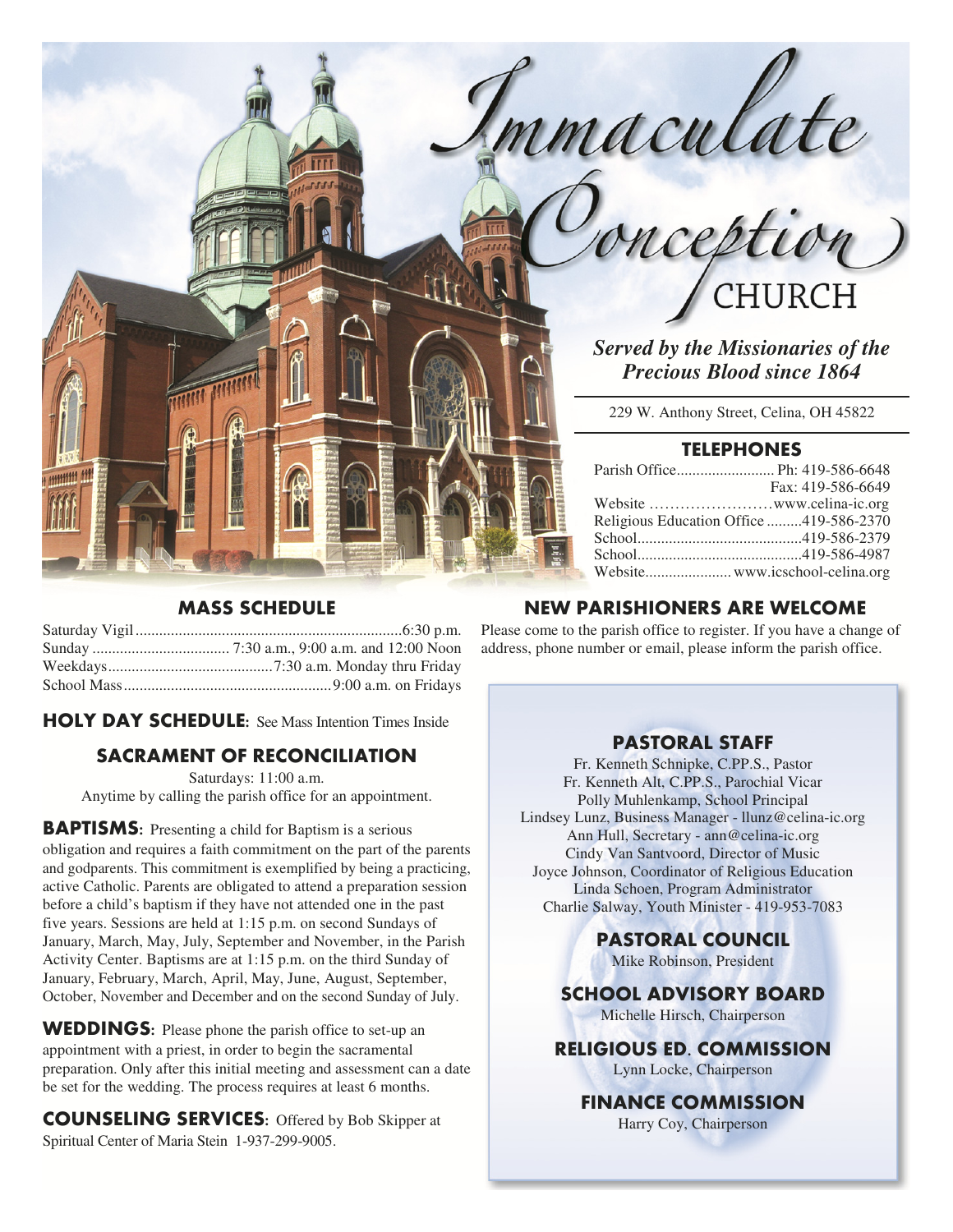# **Fifth Sunday of Easter April 24, 2016**

First Communion will be celebrated at Immaculate Conception, Sunday, May 1, 2016 at the 12 noon Mass. Our young boys and girls, along with their families have been preparing for this sacrament throughout the year. Let us pray that they may be united more closely to the Lord Jesus through the gift of His body and blood and reverence the gift of the Eucharist all the days of their lives.

 With these children, their parents, sponsors and relatives in attendance, seating at the 12 noon Mass will be limited. If some parishioners who usually attend this Sunday Mass are able to attend one of the other weekend Masses on May 1, that would help ease possible congestion and overcrowding. Thanks for your understanding and thanks for your prayers and concern for our children receiving First Holy Communion.

Fr. Ken, Fr. Alt & Joyce

#### **Gospel Reflection Gospel Reflection**

 "This is how all will know that you are my disciples, if you have love for one another." When people watch us, do they know that we are the disciples of Jesus?

 As Christians, we are called to do more than love the Lord. We are called to be his witnesses in the world by loving others as well. In today's Gospel reading, he gave us a new commandment, "As I have loved you, so you also should love one another." Anyone, everyone, should be able to look at us and see this love in action. If we are not witnesses to this love, then we are falling short of our mission.

 So, how did Jesus love us? Selflessly. His love was never motivated by personal gain. On the contrary, he often suffered for us, and not just on the cross. He faced rejection and animosity for loving those who were considered "unlovable" in his culture. He lived a life of poverty and simplicity, never focused on amassing things for himself, but always willing to give of himself. This is the love we are called to imitate.

 The task can feel daunting. We are not perfect people, and being witnesses to Christ-like love can strike us as a lofty challenge. Of course, it's easier to be selfless and generous with people who love us in return, or with those who stir our compassion. But to be consistent witnesses to loving one another in all circumstances--like Jesus does for us--that takes it to another level. Thankfully, however, Jesus doesn't expect us to do this on our own. He promises us his Spirit to live in us and love through us. Through our baptism, we have his Spirit dwelling in our hearts, along with the supernatural gifts of faith, hope, and love. May we make these gifts flourish.

#### **Mass Intentions For The Week**

Monday, April 25 Saint Mark, Evangelist 7:30 a.m. Mary Lou Homan

Tuesday, April 26

 7:30 a.m. Warren, Brent, Chris & Monte Anderson

10:00 a.m. Mass at The Gardens

Wednesday, April 27

7:30 a.m. Fr. Mathias Schmit, C.PP.S.

Thursday, April 28

Saint Peter Chanel, Priest and Martyr, Saint Louis Grignion de Montfort, Priest

7:30 a.m. John Hierholzer

Friday, April 29

Saint Catherine of Siena, Virgin and Doctor of the Church

7:30 a.m. Don Winkeljohn (Anniversary)

9:00 a.m. Margaret Winans

# Saturday, April 30

6:30 p.m. Ethel Klosterman

Sunday, May 1

7:30 a.m. Kyle Wendel

9:00 a.m. Mary Evelyn Kohnen

12:00 noon First Communion

People of the Parish

# **Rest In Peace**

 Remember in your prayers those who have died, especially Bill Albright, Martha Claxton and Rita Fisher.

# † **Vocation Cross** †

May 1-7 -- Carl & Judie Braun May 8-14 -- Janeen Braun

postess

 Legacies and bequests help continue the faith. Please remember Immaculate Conception Parish in your will and expressions of sympathy.

#### **Readings for the Week of April 24, 2016**

Sunday: Acts 14:21-27/Ps 145:8-13/Rv 21:1-5a/ Jn 13:31-33a, 34-35 Monday: 1 Pt 5:5b-14/Ps 89:2-3, 6-7, 16-17/Mk 16:15-20 Tuesday: Acts 14:19-28/Ps 145:10-13, 21/Jn 14:27-31a Wednesday: Acts 15:1-6/Ps 122:1-5/Jn 15:1-8 Thursday: Acts 15:7-21/Ps 96:1-3, 10/Jn 15:9-11 Friday: Acts 15:22-31/Ps 57:8-10, 12/Jn 15:12-17 Saturday: Acts 16:1-10/Ps 100:1-3, 5/Jn 15:18-21 Next Sunday: Acts 15:1-2, 22-29/Ps 67:2-3, 5-6, 8/ Rv 21:10- 21:10-14, 22-23/Jn 14:23 23/Jn 14:2323/Jn 14:23-29 ©Liturgical Publications Inc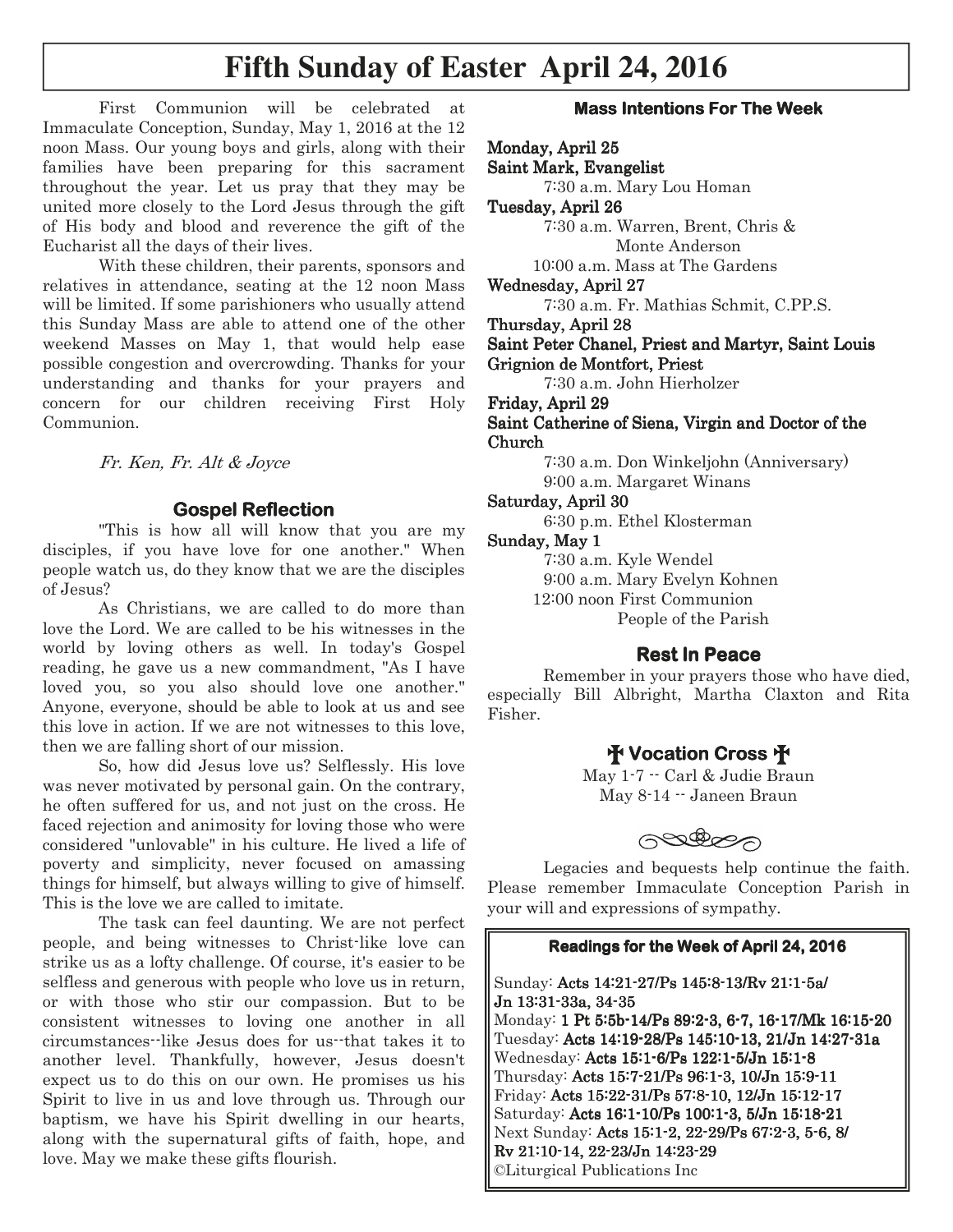# BADTISMS

 Congratulations to the following who were recently Baptized: Hudson Thomas, son of Jeremy & Mandy Mihm and Connor Robert, son of Eric & Jamie Nieberding.

The *Endowment Fund* received \$1,744.00 in memory of John Hierholzer.

# **School News**

 Immaculate Conception Preschool is currently accepting enrollments for the 2016-2017 school year. Preschool 2, for 4-5 year olds, will meet Monday-Thursday from 8:30-11:15 a.m. Preschool 1, for 3-4 year olds, will meet Tuesdays and Thursdays from 8:30-11:15 a.m. Call the school office at 419-586-2379 with questions, to schedule a tour, or to enroll your child.

 Our 5th grade class recently went on an overnight trip to Camp Willson with a stop on the way home to Ohio Caverns! Thanks to Mrs. Reineke for organizing the trip and also to the parents who went along to chaperone!

 Dues Nursery visited our school and met with our first and second grades to teach them more about planting seeds. Each student had the opportunity to plant sunflower seeds and now we are waiting for them to sprout! Thank you Dues Nursery!

 A special thanks to everyone who supported our recent Quarter Auction and PTO pizza and burrito sales! These fundraisers are vital to our school and we appreciate your generosity!

#### **"We Are God's Holy Boys and Girls – "We Holy Boys and Girls –One Big One Big Happy Family – We Live the Message of the Parables!"**

# **Graduates Are Invited! Graduates Are Invited!**

 Immaculate Conception will celebrate the accomplishments of our high school graduates on May 22 at the 9:00 a.m. Mass. Donuts and coffee will be served in rooms 103 & 104 of the Parish Activity Center after the Mass for all parish members to help celebrate! Invitations have been sent out to our grads asking them to RSVP, but if any 2016 grads did not receive one and would like to attend, please let Joyce know by calling 419-586-2370 or by emailing jjohnson@celinaic.org by May 16. Also, if the grads or family members would like to take part in the Mass please let Joyce know that as well!

# Let's Get Registered!!!

 Registration forms for the 2016-2017 school year have been sent home with students who may possibly attend our Religious Education Program on Wednesday nights or Sunday mornings next year. Forms are available in the Religious Education Office, Parish Office, and at the doors of church. Soon they will be available on our parish website. Next year's fee is \$45 per child if turned in by May 5. After May  $5$  the fee will be \$50 per child. Register early to save a little money and help us plan for next year!

#### **Auxiliary Dinner**

 The Ladies Auxiliary of the Knights of St. John will have their mother-daughter dinner on May 2 at 5:00 p.m. at the Orchard Tree. Please RSVP by May 1 to Dianna at 419-586-6136 or Rosie at 419-586-5366.

#### **Litter Efforts**

 Thank you to all the volunteers who recently picked up trash in Hopewell township. Your generosity of time and effort will be multiplied financially to our sister parish in Guatemala.



# **Donate Your Surplus**

 Time to clean out cupboards, drawers and closets? Keep in mind the Parish Garage Sale which will be held this year on July 11-12. Toys, kitchenware, linens, appliances, tools, and craft items are big sellers. As always, we do not accept clothing, hardback books, Christmas trees, or computer related equipment. Donations will be accepted on June 22 and 29, and July 6. We always need many donations so that we can continue to have a successful sale. Thanks for keeping us in mind!!

# **Altar Rosary Society**

 All Ladies of the Parish are invited to 7:30 Mass on May 9 to honor all living and deceased members of the Ladies Altar Rosary Society. Mass will be followed by breakfast at the Orchard Tree Restaurant in Celina. Please call Trish Baucher, 419-586-4186, with your reservation by May 5. Remember ALL ladies 18 years old and older are members of the Altar Rosary Society.

#### **Society Samaritans**

 Once again the Ladies of the Altar Rosary Society and several men of the parish took time to help clean the church. We had a total of 25 volunteers who helped to spruce up the church. Thank you to all who helped and thank you to Marilyn Pax who prepared a delicious lunch for all those who worked!

Bulletin articles are due in writing by  $9:00$  a.m. on Tuesday. You may email article to: ann@celina-ic.org.